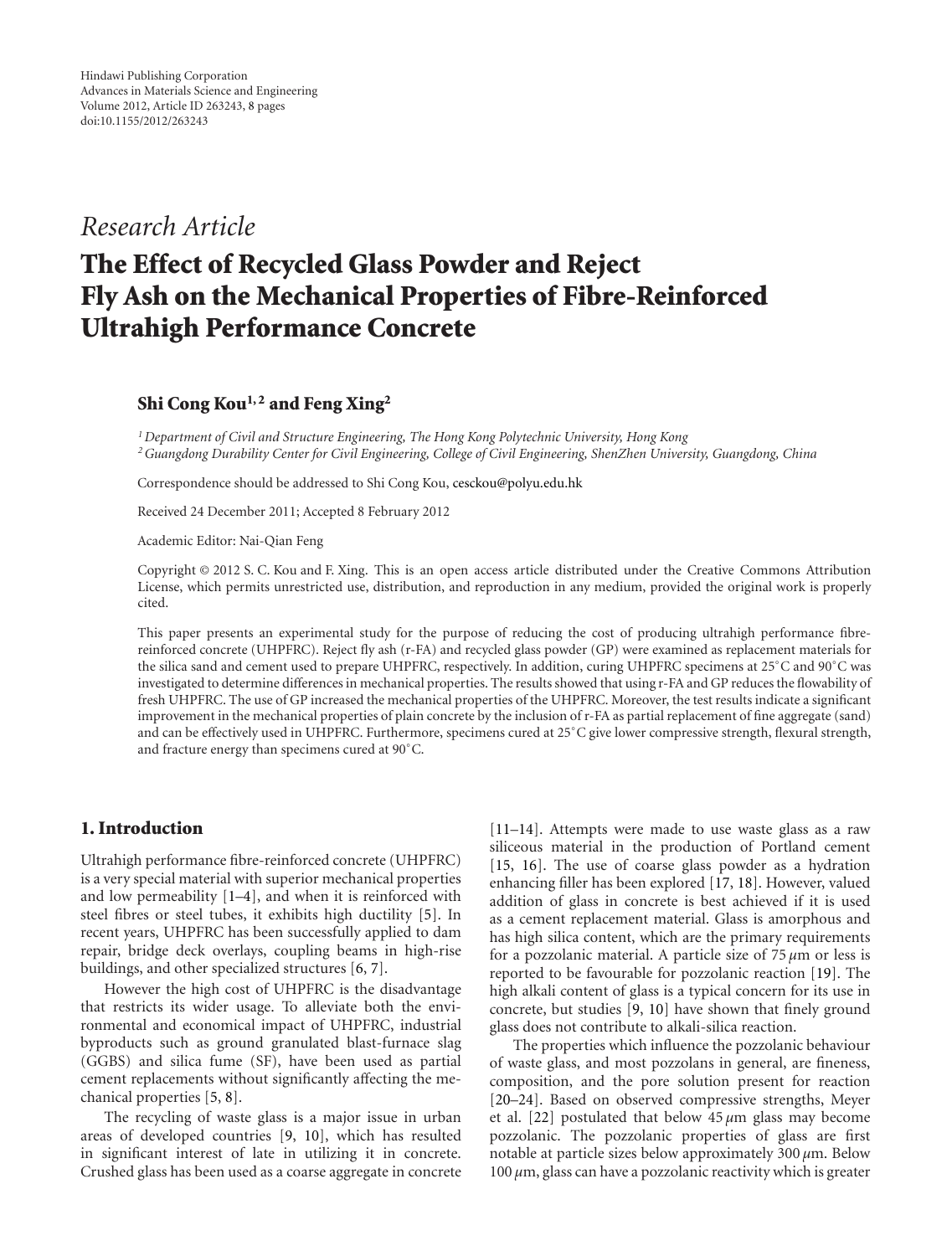than that of fly ash at low percent cement replacement levels and after 90 days of curing [23, 24].

The pozzolanic reactivity of fine waste glass is observed as an increase in compressive strength. In the reported data [23, 25], compressive strength is highest for specimens containing very fine glass  $\left($ <100  $\mu$ m), and the strength decreases as particle size increases. A number of studies [25–31] showed the effect of percentages of waste glass replacing OPC and fine aggregate on the compressive strength of mortar bars. The results show that a cement replacement between 10% and 20% yields the highest strength, while fine aggregate replacement of up to 40% has little effect on compressive strength.

About one million tonnes of fly ash, as a byproduct of electricity generation, is produced annually in Hong Kong. The finer fraction (f-FA) produced by passing the raw ash through a classifying process is routinely used in the production of blended cements for construction. This ash conforms to BS3892 [32], which has a fineness requirement of not more than 12% by mass retained on the 45-*µ*m test sieve and a maximum loss-on-ignition limit of 7%. However, the remaining proportion, in the order of 200,000 tonnes, is rejected as a construction material, simply due to its large particle size. In Hong Kong, this rejected fly ash (r-FA) has to be disposed of in large lagoons, creating an everincreasing environmental hazard. Similar disposal problems can be expected in other coal-fired power stations.

The pozzolanic properties of r-FA in cement pastes have already been reported earlier, with encouraging results [33]. Poon and Ho suggested that it is technically feasible to utilize r-FA as part of the powder content in the production of SCC [34].

The use of low alkali cement and sand replacements in UHPFRC provides the opportunity to use finely recycled glass powder and r-FA as an economic replacement for cement and silica sand, respectively, this not only eliminates the risk of an expansive and deleterious alkali-silica reaction (ASR), but also the cost of the concrete can be reduced. This paper presents an experimental study for the purpose of reducing the cost of producing ultra-high performance fibre-reinforced concrete (UHPFRC). Reject fly ash (r-FA) and recycled glass powder (GP) were examined as replacement materials for the silica sand and cement used to prepare UHPFRC, respectively. In addition, curing UHPFRC specimens at 25◦C and 90◦C was investigated to determine differences in mechanical properties.

## **2. Experimental Details**

### *2.1. Materials*

*2.1.1. Cementitious Materials.* Portland cement (CEM 1) and two different types of supplementary cementitious materials were used in this study, that is, recycled waste glass powder (GP) and silica fume (SF). The investigated glass powder samples were derived from recycled glass bottles and dry comminuted in a laboratory shaking mill to obtain particles smaller than 0.045 mm. A condensed silica fume (SF) named Force 10,000 D microsilica with density of 2.22 g/cm<sup>3</sup>

TABLE 1: Chemical composition of cement, recycled glass powder, and silica fume.

| Contents                       |      | Cement Silica fume | Recycled<br>glass powder |
|--------------------------------|------|--------------------|--------------------------|
| SiO <sub>2</sub>               | 21.0 | $85 - 96$          | 71.4                     |
| $\text{Al}_2\text{O}_3$        | 5.9  |                    | 1.4                      |
| Fe <sub>2</sub> O <sub>3</sub> | 3.4  |                    | 0.2                      |
| CaO                            | 64.7 |                    | 10.6                     |
| MgO                            | 0.9  |                    | 2.5                      |
| Na <sub>2</sub> O              |      |                    | 12.7                     |
| $K_2O$                         |      |                    | 0.5                      |
| TiO <sub>2</sub>               |      |                    |                          |
| SO <sub>3</sub>                | 2.6  | $0.3 - 0.7$        | 0.1                      |
| Loss on ignition (%)           | 1.2  | 3.5                | 0.4                      |
|                                |      |                    |                          |

Table 2: Properties of Portland cement (OPC), recycled glass powder (GP), and rejected fly ash (r-FA).

|                            | <b>OPC</b>           | GP   | r-FA |  |  |
|----------------------------|----------------------|------|------|--|--|
| Specific gravity           | 3.16                 | 2.48 | 2.19 |  |  |
| Blaine fineness $(m^2/kg)$ | 352                  | 756  | 119  |  |  |
| Initial set (min)          | 150                  |      |      |  |  |
| Final set (min)            | 235                  |      |      |  |  |
| Loss on ignition $(\% )$   | 0.16<br>2.97         |      | 8.06 |  |  |
| Sieve                      | Cumulative % passing |      |      |  |  |
| $1.18 \,\mathrm{mm}$       |                      |      | 100  |  |  |
| $0.6 \,\mathrm{mm}$        |                      |      | 99.1 |  |  |
| $0.3 \,\mathrm{mm}$        |                      |      | 95.6 |  |  |
| $0.15 \,\mathrm{mm}$       | 100                  |      | 87.7 |  |  |
| $0.075$ mm                 | 98.6                 |      | 61.7 |  |  |
| $0.045 \,\mathrm{mm}$      | 95.0                 | 100  | 50.2 |  |  |

obtained from W. Grace was used. The chemical, physical, and mechanical properties of cement, GP, and SF used in this study are shown in Tables 1 and 2.

#### *2.1.2. Aggregate*

*(a) Silica Sand.* The Silica sand used in this study is a commercial product, provided by Hong Kong Winlong Minerals LTD., has a narrow grading distribution between 150 and 300 *µ*m for approximately 90% of particles.

*(b) Reject Fly Ash (r-FA).* The r-FA with particle sizes larger than  $45 \mu m$  were used in this study and were generated as byproducts from a local coal-fired power plant. The particle size distribution of r-FA is also shown in Table 2.

*2.1.3. Steel Fibre.* The special steel fibres were obtained from local company which are made using high carbon steel with a tensile strength of 2000 MPa and conform to the British Standard [35]. Each fibre is coated with brass and is 0.2 mm in diameter and 13 mm in length.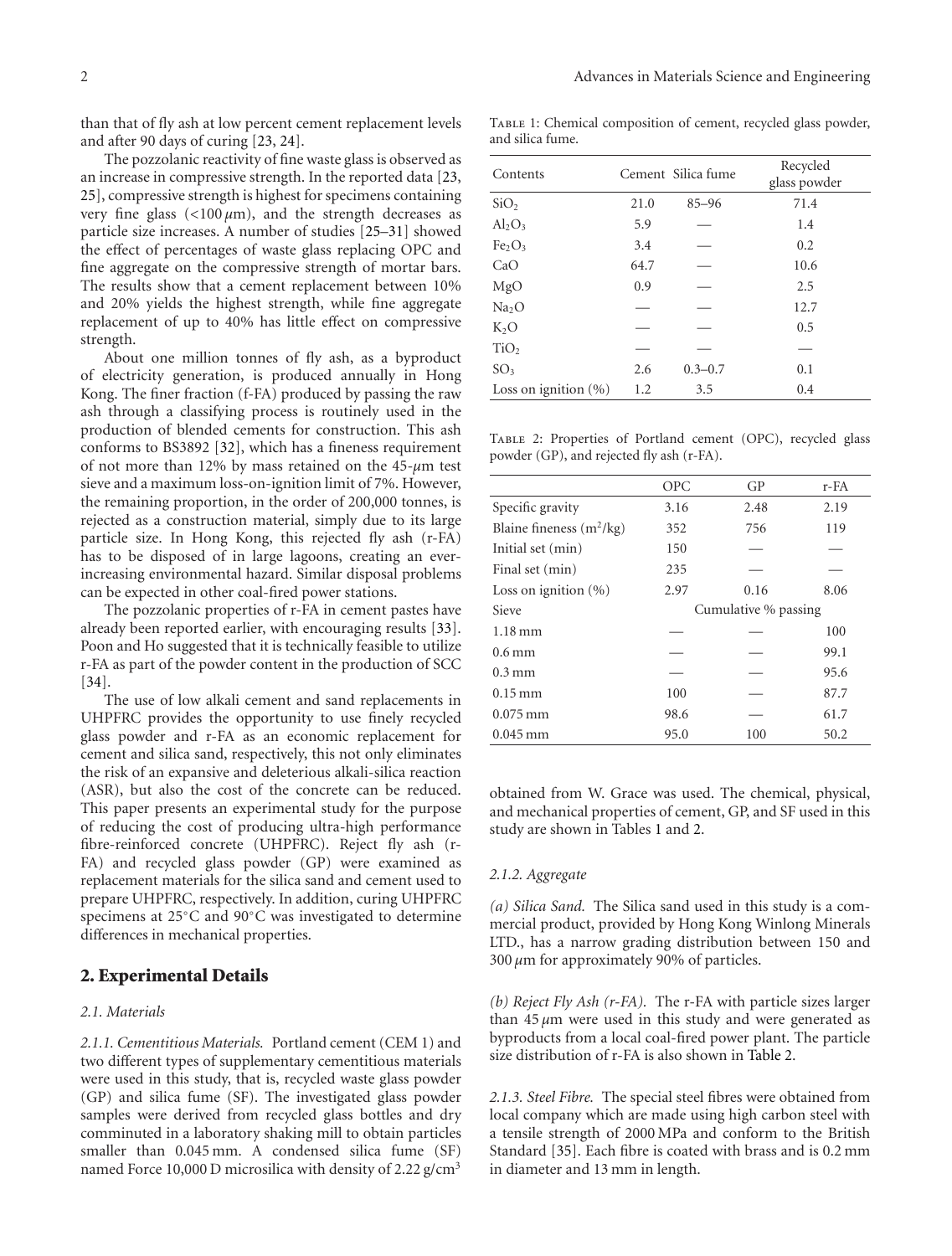| Proportion $(kg/m^3)$ |        |                                                         |              |                                          |                |      |                                           |  |
|-----------------------|--------|---------------------------------------------------------|--------------|------------------------------------------|----------------|------|-------------------------------------------|--|
| Mix notation          |        | Cementitious component<br>(level of cement replacement) |              | Aggregate<br>(level of sand replacement) |                | W/B  | ADVA 109 (% solid by<br>weight of binder) |  |
|                       | Cement | Silica fume                                             | Glass powder | Silica sand                              | r-FA           |      |                                           |  |
| Control               | 1062   | $118(10\%)$                                             | $\Omega$     | 1094                                     | $\overline{0}$ | 0.15 | 1.05                                      |  |
| $GP-15$               | 903    | $118(10\%)$                                             | 159 (15%)    | 1058                                     | $\mathbf{0}$   | 0.15 | 1.05                                      |  |
| $GP-30$               | 743    | $118(10\%)$                                             | 319 (30%)    | 1021                                     | $\mathbf{0}$   | 0.15 | 1.05                                      |  |
| $r$ - $FA-15$         | 1062   | $118(10\%)$                                             |              | 887                                      | 171 (15%)      | 0.15 | 1.05                                      |  |
| $r$ - $FA-30$         | 1062   | $118(10\%)$                                             |              | 697                                      | 328 (30%)      | 0.15 | 1.05                                      |  |
| $r$ - $FA$ -50        | 1062   | $118(10\%)$                                             |              | 432                                      | 547 (50%)      | 0.15 | 1.05                                      |  |
| $G15 + rFA15$         | 903    | $118(10\%)$                                             | 159 (15%)    | 851                                      | 171 (15%)      | 0.15 | 1.05                                      |  |
| $G15 + rFA30$         | 903    | $118(10\%)$                                             | 159 (10%)    | 661                                      | 328 (30%)      | 0.15 | 1.05                                      |  |
|                       |        |                                                         |              |                                          |                |      |                                           |  |

Table 3: Mix proportion of UHPFRC.

Table 4: Test schedule of mechanical properties of UHPFRC.

|                       |           | Curing age (days) |      |           |           |           |  |  |
|-----------------------|-----------|-------------------|------|-----------|-----------|-----------|--|--|
|                       |           | 4                 |      |           | 90        | 365       |  |  |
| $25^{\circ}$ C curing | Comp/flex | Comp              | Comp | Comp/flex | Comp/flex | Comp/flex |  |  |
| $90^{\circ}$ C curing | Comp/flex | Comp              | Comp | Comp/flex | Comp/flex | Comp/flex |  |  |

*2.1.4. Superplasticiser.* The superplasticiser used in this study was ADVA 109 which is polycarboxylate based and commercially available in Hong Kong.

*2.2. Mix Proportions.* Three series of UHPFRC mixtures with different recycled glass powder and r-FA content were prepared. In all concrete mixtures, the silica fume content was kept constant at levels of 128 kg/m3, and the steel fibre content of UHPFRC was 2% by volume of the total mixture. This is commonly considered the optimum proportion to achieve a balance between mechanical properties and financial cost [36]. Use of the superplasticiser (ADVA 109) enabled a water-binder ratio of 0.15 to be achieved, which met the low water requirement of UHPFRC [2, 5]. In Series I, two UHPFRC mixtures were prepared with recycled glass powder (GP). The GP was used as 15 and 30% by weight replacement of the cement. In Series II, three concrete mixtures were prepared with r-FA which were used as 15, 30, and 50% by weight replacement of the silica sand. In Series III, two UHPFRC mixtures were prepared with cement replacement level of 15% by GP and sand replacement level of 15 and 30% by r-FA, respectively. The control mixture was prepared with only cement, silica fume, steel fibre, and silica sand to compare the mechanical properties of the concrete. The detailed mix proportions of the UHPFRC are shown in Table 3.

*2.3. Specimen Preparation.* Each series of specimens was cast comprising 50 mm cubes for compressive strength [37] and  $40 \times 40 \times 160$  mm prisms for flexural strength [38]. The solid UHPFRC mix constituents, in the order of cement, SF, GP, and sand or r-FA, were weighed according to the mix proportions and dry mixed in a horizontal pan mixer with

a 15–l capability for approximately 1 min. The mixture of water and superplasticiser was gradually added to the rotating mixer. The steel fibres were added after mixing for approximately 10 min. This time enabled the superplasticiser to become fully effective and a consistent mixture was reached. Usually, a further mix duration of approximately 5 min helped to achieve good flowability and an even distribution of steel fibres in the cement matrix. The fresh UHPFRC was then transferred into steel moulds and compacted for 1 min using a vibrating table. The specimens were then covered with damp hessian and polythene sheeting. After one day, they were demoulded and cured in water either at 20◦C or at 90◦C. The heat cured specimens were stored in a hot water bath from the age of 1 day. These specimens were then stored in air at room temperature until testing. The 20◦C cured specimens were kept in a standard curing tank until testing.

*2.4. Testing.* The workability of the fresh concrete was measured with a flow table [39]. All cube specimens were tested using a loading rate of 0.8 kN/s [37]. The prism specimens were tested under four-point loading using displacement control and using a testing machine controlled by an external displacement transducer, such that the mid-span deflection rate of the prism specimen was held constant throughout the test. The specimen mid-span deflection rate was 0.15 mm/min, with a span of 120 mm. The fracture energy [40] of specimens tested was calculated by integrating the area under the flexural stress versus deflection up to 1.25 mm. The mechanical test schedule of UHPFRC specimens is shown in Table 4 and each reading was taken as the average of three test results.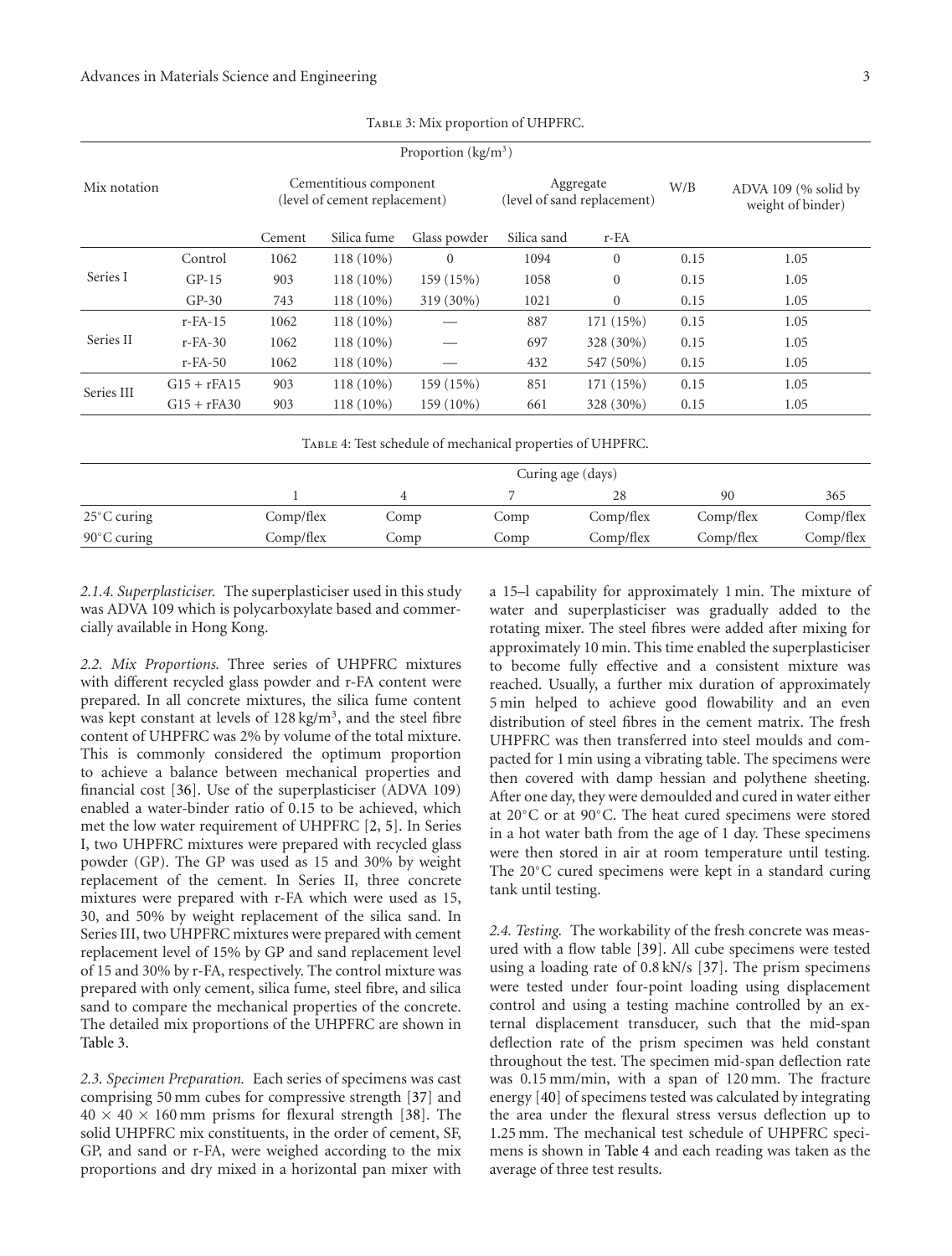

Figure 1: Flow diameter of concrete.

## **3. Results and Discussion**

*3.1. Fresh Concrete.* Figure 1 shows measurements from the flow table test. It can be seen that the flow diameter of concrete varied between 256 and 195 mm in the sequence of Control, GP-15, GP-30, r-FA-15, r-FA-30, r-FA-50, G15+rFA30, and G15+rFA30. Moreover, the flow diameter of concrete decreased with an increase in recycled glass powder and r-FA content. Concrete mixture G15+rFA30 with 15% of glass powder and 30% of r-FA had the lowest slump flow value of 195 mm. It was observed during mixing and testing that the flowability of the fresh concrete had a close relationship with the fineness of the cementitious materials and the aggregate. The same sequence of Control, GP-15, GP-30, r-FA-15, r-FA-30, r-FA-50, G15+rFA30, and G15+rFA30 was followed as the fineness of the materials. No bleeding segregation was observed when mixing.

## *3.2. Hardened Concrete*

*3.2.1. Effect of GP, r-FA, and Steam Curing on the Compressive Strength of UHPFRC.* The development of the compressive strength of UHPFRC prepared with GP, r-FA and GP+rFA is illustrated in Figures 2–4, respectively. Each presented value is the average of three measurements. It is seen from Figure 2 that at early ages (before 7 days), the use of GP as a partial replacement of cement caused a reduction in the compressive strength. At day 1, the UHPFRC mixtures GP-15 and GP-30 prepared with 15% and 30% GP had an average of 4.4% and 11.8% reduction in compressive strength compared to the control mixture. However, after 28 days, the replacement of cement with glass powder increased the compressive strength of the concrete mixtures, while the rate of increase in strength decreased with increase in GP content. The concrete mixtures prepared with 15% GP had an average 7.0% increase in compressive strength compared to the control mixture, whereas the corresponding concrete mixture with 30% GP had only a 2.82% increase in strength. This is consistent with the results of Shi et al. [20]



Figure 2: Effect of GP on compressive strength of UHPFRC with and without steam curing.



Figure 3: Effect of r-FA on compressive strength of UHPFRC with and without steam curing.

who indicated that glass powders with particle smaller than 60 *µ*m have very high pozzolanic reactivity; a replacement of 20% cement with ground glass powder can develop higher strength than 100% Portland cement at 28 days.

Figure 2 also indicates that after steam cured at 90◦C, the compressive strengths of the concrete mixtures control, GP-15, and GP-30 were 20.5%, 28.6% and 30.6% higher than the corresponding concrete with standard curing at 25◦C. Moreover, at all test ages, the steam cured UHPFRC at 90◦C had higher compressive strength than corresponding concrete with standard curing at 25◦C.

After 365 days the 25◦C cured specimens had a very high compressive strength but did not match that of the 90◦C cured specimens. From observations of the rate of increase in strength it seems unlikely that the strength of the 25◦C cured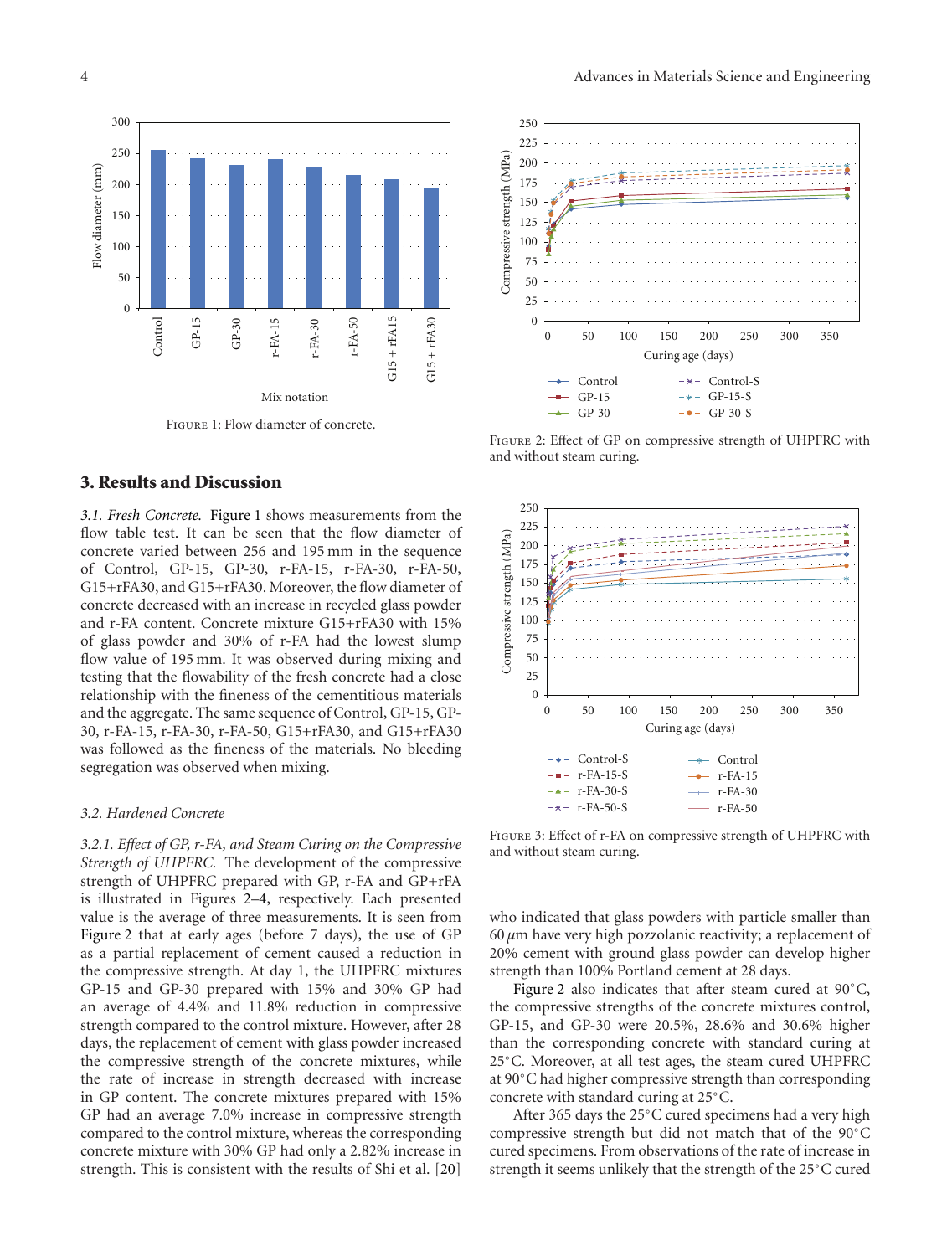

Figure 4: Effect of both GP and r-FA on compressive strength of UHPFRC with and without steam curing.

specimens would reach that of the 90◦C cured specimens at later ages. However, the compressive strengths of 25◦C cured UHPFRC at 28 days, that is, 140–150 MPa, are still considered very high strength and this can be applied very effectively for building structures.

Figure 3 shows the variation in compressive strength of UHPFRC with r-FA percentages at different ages. From the test results, it can be seen that the compressive strength of UHPFRC mixtures with 15%, 30%, and 50% silica sand replacement with r-FA, were higher than the control mixture at all ages. Moreover, there is increase in strength with increase in r-FA percentages; however, the rate of increase of strength decreases with the increase in r-FA content. This trend is more obvious between 30% and 50% replacement levels. Maximum strength at all ages occurs with 50% fine aggregate replacement. At 1 day, the compressive strength of the concrete mixtures r-FA-15, r-FA-30, and r-FA-50 with 15%, 30%, and 50% r-FA was about 3%, 8%, and 10% higher than the control mixture, whereas at 365 days, the corresponding concrete mixture had an average 10.9%, 21.8%, and 27.6% increase in compressive strength compared to the control mixture. This increase in strength due to the replacement of fine aggregate with r-FA is attributed to (1) the improvement of packing density with r-FA and (2) the pozzolanic action of r-FA. In the beginning (early age), r-FA reacts very slowly with calcium hydroxide liberated during hydration of cement and does not contribute significantly to the densification of the concrete matrix at early ages. Concrete with r-FA shows higher strength at early ages because inclusion of r-FA as partial replacement of sand starts pozzolanic action and densification of the concrete matrix, and due to this strength of r-FA concrete is higher than the strength of the control mixture even at early ages.

It is clear from Figure 3 that the steam curing at 90◦C increased the compressive strength of r-FA UHPFRC at all test ages. The rate of increase in strength at an early age



FIGURE 5: Effect of GP on flexural strength of UHPFRC with and without steam curing.

(before 28 days) was higher than that at a late stage (365 days). At 1 day, for the concrete mixtures with 15%, 30%, and 50% r-FA, the steam curing increased the compressive strength by 22.4%, 26.2%, and 28.6% respectively, when compared with the corresponding concrete mixtures with standard curing at 25◦C, whereas, at 365 days, these increased values were reduced to 17.9%, 13.7%, and 13.6%, respectively.

Figure 4 shows the effect of combined GP and r-FA on the compressive strength of UHPFRC. It is seen that at 1 day, the compressive strength of concrete mixtures G15+rFA15 and G15+rFA30 with standard curing at 25◦C was similar to that of the control mixture. However, at 365 days, the compressive strength of the corresponding concrete mixtures was 16.0% and 26.9% higher than that of the control mixture, respectively. The concrete mixture G15+rFA30 had the highest compressive strength. This might be attributed to the pozzolanic reaction between both GP and r-FA and  $Ca(OH)_2$ . Figure 4 also indicates that at all test ages, the steam curing at 90◦C significantly increased the compressive strength of the concrete prepared with both GP and r-FA. After 1 day steam curing at 90◦C, the compressive strength of concrete mixtures G15+rFA15 and G15+rFA30 was 33.1% and 38.5% higher than corresponding concrete with standard curing at 25◦C.

*3.2.2. Effect of GP, r-FA and Steam Curing on the Flexural Strength of UHPFRC.* Figures 5–7 show the development of the flexural strength of UHPFRC made with GP, r-FA, and GP+rFA, respectively. Each presented value is the average of three measurements. From Figure 5, it can be seen that at 1 day, the replacement of cement with GP reduced the flexural strength of the concrete. The concrete mixture GP-30 had the lowest flexural strength, whereas after 28 days, the replacement of cement by 15% GP increased the flexural strength of the concrete. Moreover, the flexural strength of concrete mixtures GP-15 and GP-30 was increased with steam curing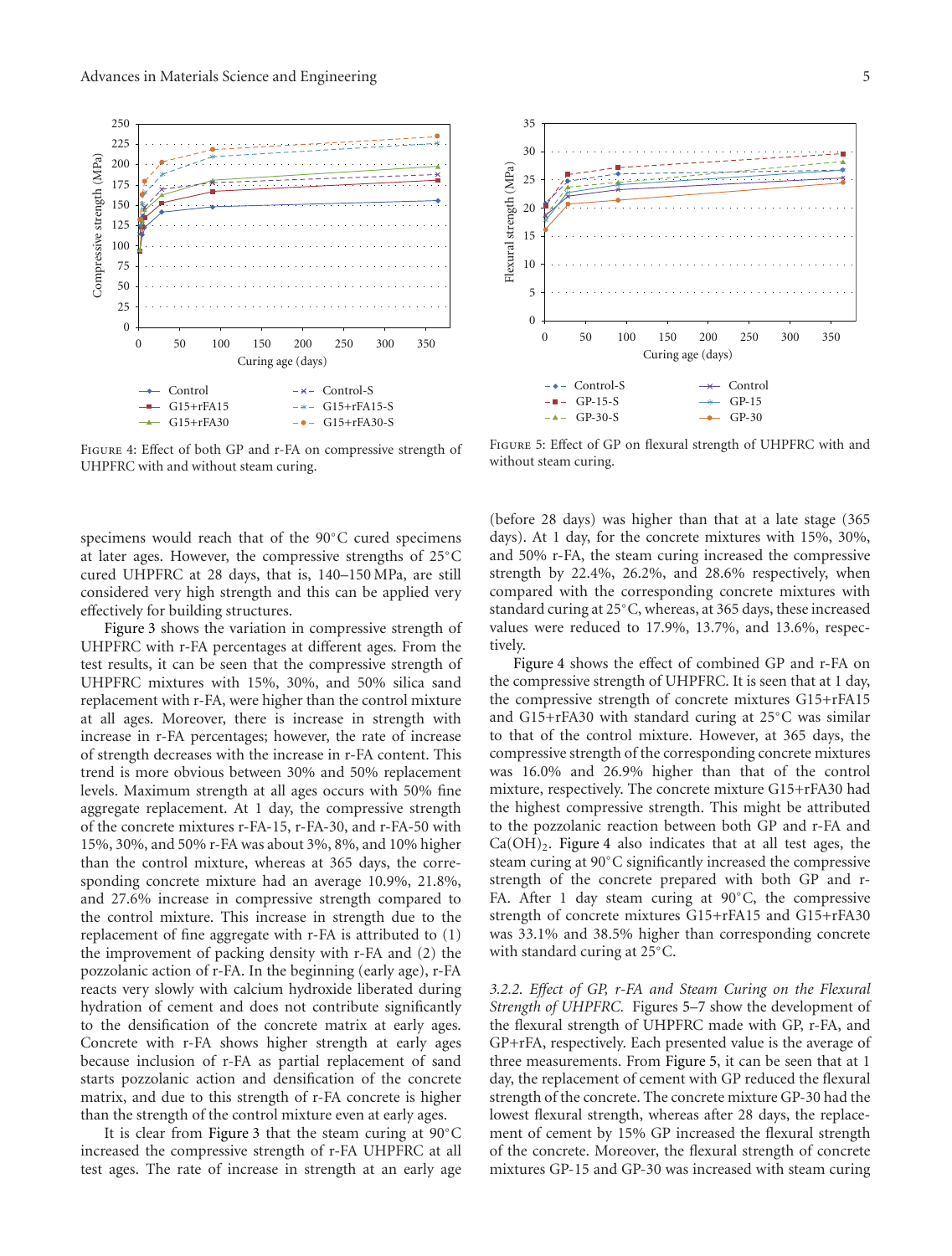

Figure 6: Effect of r-FA on flexural strength of UHPFRC with and without steam curing.



Figure 7: Effect of both GP and r-FA on flexural strength of UHPFRC with and without steam curing.

at 90◦C. After 1-day steam curing, the flexural strength of concrete mixtures GP-15 and GP-30 was 14.6% and 16.0% higher than corresponding concrete with standard curing. Furthermore, the rate of increase in strength of the concrete mixtures with GP was higher than that of control mixture.

It is clear from Figure 6 that the replacement of silica sand by r-FA increased the flexural strength of the concrete mixture with both standard curing at 25◦C and steam curing at 90◦C at all ages. At 28 days, the flexural strength of standard cured concrete mixtures r-FA-15, r-FA-30 and r-FA-50 was 6.8%, 11.8%, and 16.7% higher, respectively than that of control mixture. Moreover, flexural strength continued to increase with increase in r-FA percentages at all ages, and there was significant increase in strength compared to that of the control mixture. This is believed to be due to the



Figure 8: Effect of GP on fracture energy of UHPFRC with and without steam curing.

large pozzolanic reaction and improved interfacial bonding between the paste and aggregates. After 1-day steam curing, the flexural strength of concrete mixtures r-FA-15, r-FA-30, and r-FA-50 was 12.1%, 14.0%, and 15.1% higher than corresponding concrete with standard curing.

Figure 7 shows the effect of combined GP and r-FA on the flexural strength of UHPFRC. It is seen that both the replacement of cement and sand by GP and r-FA, respectively, increased the flexural strength of the concrete. At 1 day, the flexural strength of concrete mixtures G15+rFA15 and G15+rFA30 with standard curing at 25◦C was increased by 3.2% and 7.0%, respectively, when compared with the control mixture. However, at 365 days, the flexural strength of the corresponding concrete mixtures was 5.5% and 9.8% higher than that of the control mixture, respectively. The concrete mixture G15+rFA30 had the highest flexural strength. Figure 7 also indicates that at all ages, the steam curing at 90◦C significantly increased the flexural strength of the concrete prepared with both GP and r-FA.

*3.2.3. Effect of GP, r-FA and Steam Curing on the Fraction Energy of UHPFRC.* The fracture energy versus age of UHPFRC specimens prepared with GP, r-FA and steam curing are shown in Figures 8–10. Each presented value is the average of three measurements. It is seen from Figure 8 that at all ages, the replacement of cement by GP increased the fracture energy of the concrete with both standard curing at 25◦C and steam curing at 90◦C. At 28 days, the replacement of cement by 15% and 30% GP increased the fracture energy by 3.6% and 2.2%, respectively. This may be attributed to the pozzolanic reaction between GP and  $Ca(OH)_2$  in the concrete which further increases the bond strength between fibre and matrix. Moreover, at 28 days, comparison of the properties from UHPFRC mixtures control, GP-15 and GP-30 cured at 90◦C and 20◦C shows that 20◦C cured UHPFRC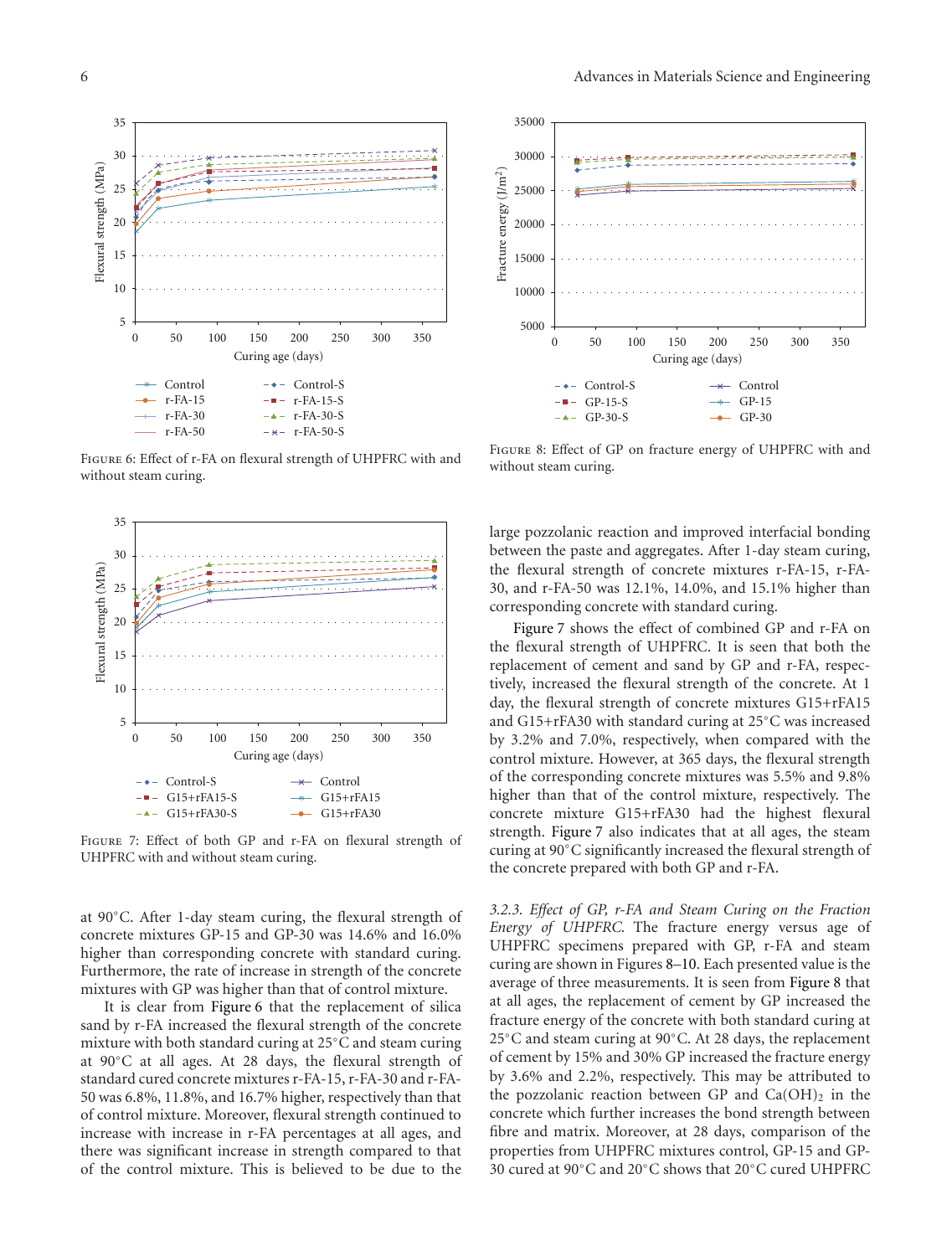

Figure 9: Effect of r-FA on fracture energy of UHPFRC with and without steam curing.



Figure 10: Effect of both GP and r-FA on fracture energy of UHPFRC with and without steam curing.

is 15%, 16.6%, and 17.2% lower, respectively, in compressive strength.

Figure 9 indicates that at all ages, the replacement of sand by r-FA increased the fracture energy of the concrete with both standard curing at 25◦C and steam curing at 90◦C. Moreover, the fracture energy was increased with increase in r-FA content. As the fracture energy is closely related to efficiency of the fibre bond, the variation in fracture energy can be attributed to a different bond action for fibres embedded in the concrete matrix. For r-FA specimens, the fibres appeared to keep their original direction in the concrete matrix before being pulled out. The greater fineness of r-FA aggregate can also facilitate the propagation of cracks, initially due to a stronger bond between the r-FA particles and the cement paste. Subsequently the r-FA aggregate can initiate matrix strengthening which further increases the fibre bonding strength.

Figure 10 shows the effect of combined GP and r-FA on the fracture energy of UHPFRC. It can be obtained that at all ages, the replacement of cement and sand by GP and r-FA, respectively, increased the fracture energy of the concrete with both standard curing at 25◦C and steam curing at 90◦C. At 28 days, the fracture energy of concrete mixture G15+rFA15 and G15+rFA30 with steam curing at 90◦C was 22.5% and 24% higher than that corresponding concrete with standard curing at 25◦C, respectively. Moreover, the fracture energy of the concrete was increased with increase in r-FA content. The concrete mixture G15+rFA30 had the highest fracture energy.

## **4. Conclusion**

The following conclusions can be drawn from the present investigation.

- (1) The replacement of cement by glass powder decreased the early (before 7 days), but increased the later (after 28 days) compressive strength, flexural strength, and fracture energy of UHPFRC.
- (2) Compressive strength, flexural strength, and fracture energy of silica-sand-replaced r-FA UHPFRC specimens were higher than for the control specimens at all ages.
- (3) At all ages, the replacement of cement and sand by GP and r-FA, respectively, increased the compressive strength, flexural strength, and fracture energy.
- (4) Steam curing at 90◦C increased the compressive strength between 20% and 30% for GP concrete, 20% and 28% for r-FA concrete, and 20% and 38% for GP+rFA concrete; the flexural strength between 11% and 16% for GP concrete, 11% and 15% for r-FA concrete, and 11% and 20% for GP+rFA concrete; and fracture energy between 15% and 17% for GP concrete, 15% and 19% for r-FA concrete, and 15% and 24% for GP+rFA concrete.
- (5) Glass powder and r-FA can be used to replace cement and sand for producing lower cost UHPFRC.

## **References**

- [1] H. H. Bache, "Introduction to compact reinforced composite," *Nordic Concrete Research*, no. 6, pp. 19–33, 1987.
- P. Richard and M. Cheyrezy, "Composition of reactive powder concretes," *Cement and Concrete Research*, vol. 25, no. 7, pp. 1501–1511, 1995.
- [3] P. Rossi, A. Arca, E. Parant, and P. Fakhri, "Bending and compressive behaviours of a new cement composite," *Cement and Concrete Research*, vol. 35, no. 1, pp. 27–33, 2005.
- [4] J. P. Charron, E. Denarié, and E. Brühwiler, "Permeability of UHPFRC under high stresses," in *Proceedings of the RILEM Symposium on Advances in Concrete Through Science and Engineering*, p. 12, Evanston, Ill, USA, March 2004.